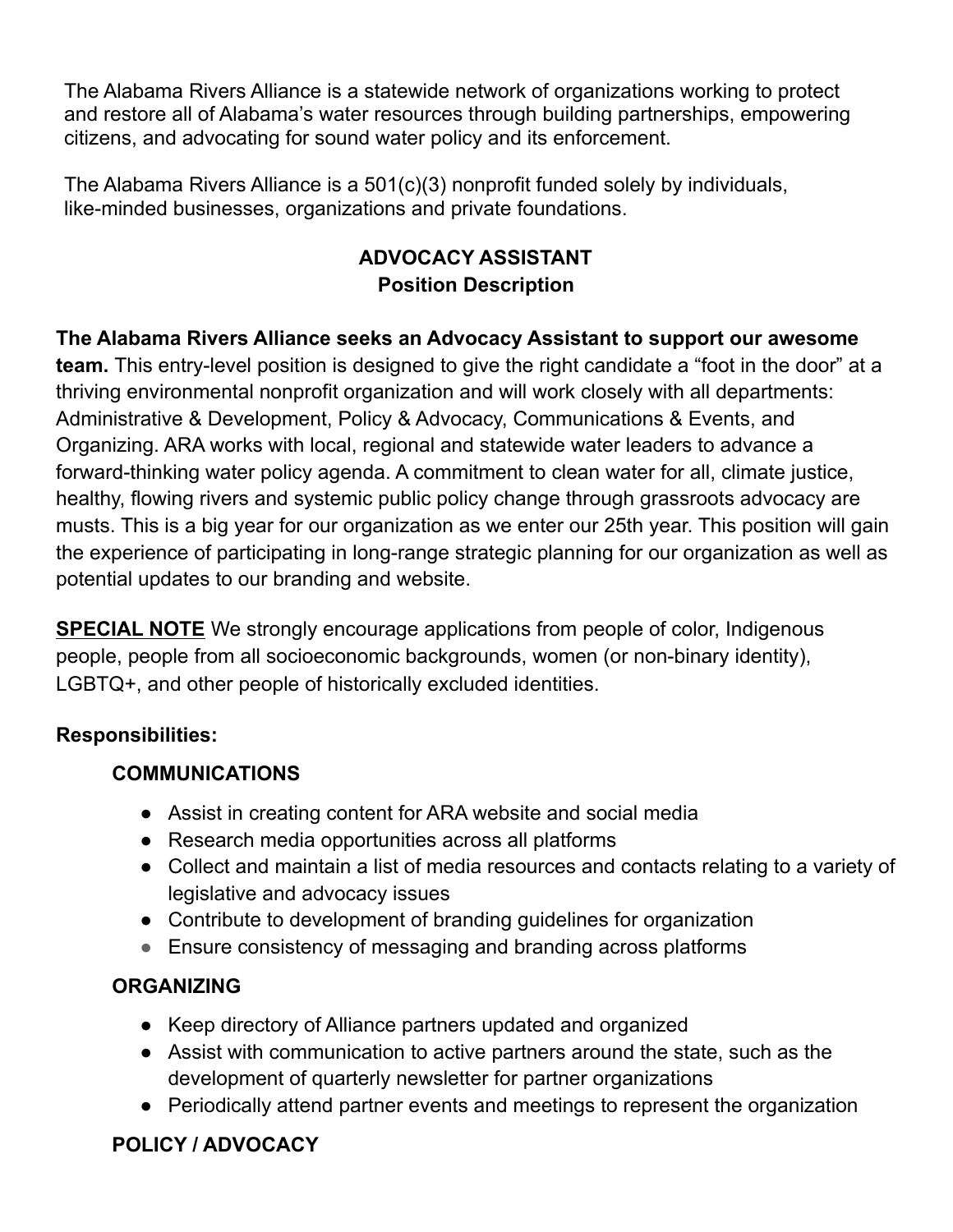- Assist in monitoring state legislative and regulatory activities and opportunities
- Help develop talking points and messaging guidelines with communications director for action alerts
- Review news and alerts from state agencies regarding environmental policy and regulatory developments
- Perform occasional research on issues of water policy affecting ARA's work

### **ADMINISTRATIVE**

- Provide administrative support to the organization that includes, but is not limited to:
	- Managing databases and filing systems
	- Assisting with events and managing logistics for coalition meetings and gathering, both virtual and in person
	- Organizing, filing, scanning/photocopying materials
	- Drafting, formatting, and mailing letters
	- Financial deposits and other administrative duties

### **Qualifications:**

- A degree, demonstrated skills, OR experience in environmental related field, small nonprofit, or community advocacy work
- Excellent oral and written communications skills
- Excellent organizational skills
- Strong attention to detail and ability to manage multiple priorities effectively and with flexibility
- Ability to follow directions, exercise sound independent judgment, work independently and on a team, meet deadlines, and maintain confidentiality
- Familiarity with these or similar computer programs: GSuite programs (Docs, Sheets, Forms, etc.), Canva, Microsoft Word and Excel, Adobe Acrobat, PowerPoint, and other Office programs, including familiarity with mail and email merge, spreadsheets, tables, and the ability to quickly learn other programs as needed
- Experience working with video based meeting systems (e.g. Zoom), or the ability to learn
- Excellent track record of working with individuals and communities with diverse identities
- A commitment to environmental justice and desire to protect Alabama's rivers and streams
- Candidates must be willing to work some evenings and weekends, as needed
- Some travel may be required (in state)